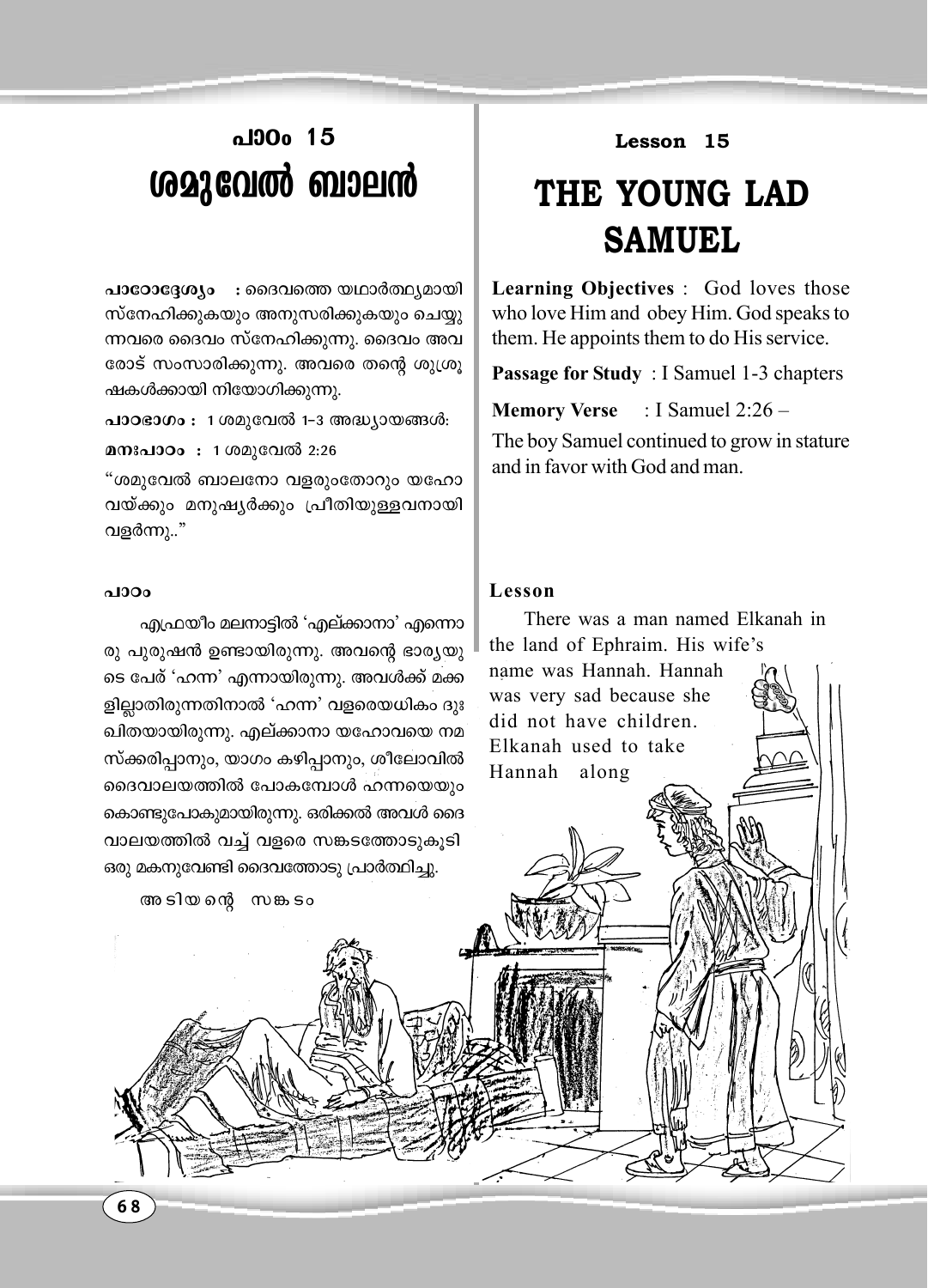അറിഞ്ഞ് ഒരു പുരുഷസന്താനത്തെ അടിയനു നൽകിയാൽ അവനെ ജീവപര്യന്തം യഹോവ യ്ക്ക് കൊടുക്കും എന്ന് അവൾ പ്രാർത്ഥിച്ചു

ദൈവം അവളുടെ പ്രാർത്ഥന കേട്ടു ഒരു വർ ഷം കഴിഞ്ഞപ്പോൾ അവൾക്ക് ഒരു മകൻ ജനിച്ചു. ഞാൻ 'യഹോവയോടു ചോദിച്ചു വാങ്ങി' എന്നു പറഞ്ഞ് 'ശമുവേൽ' എന്നു പേരിട്ടു

ശമുവേൽ വളർന്ന് ബാലനായ ശേഷം 'ഹ ന്ന' അവനെ ശീലോവിൽ പുരോഹിതനായ ഏ ലിയുടെ അടുക്കൽകൊണ്ടുവന്ന് ദൈവാലയ ശു ശ്രുഷ ചെയ്യുന്നതിന് ആക്കി. അവൻ യഹോവ യ്ക്കും മനുഷ്യർക്കും പ്രീതിയുള്ളവനായി വ ളർന്നു.

ഏലി പുരോഹിതന് രണ്ട് മക്കൾ ഉണ്ടായി രുന്നു. അവരുടെ പേര് 'ഹൊഫ്നി' എന്നും 'ഫി നെഹാസ്' എന്നും ആയിരുന്നു. അവർ പുരോ ഹിതന്മാരായി ശുശ്രൂഷ ചെയ്യുന്നവർ ആയിരു ന്നു. എന്നാൽ അവർ അനുസരണം കെട്ടവരും, ദൈവഭയം ഇല്ലാത്തവരുമായി ജീവിച്ചു. അവർ ദൈവത്തിന്റെ യാഗങ്ങളെ അനാദരിക്കുകയും ദൈവകല്പനകളെ ലംഘിക്കുകയും ചെയ്തു. അവരുടെ പാപങ്ങൾ നിമിത്തം ദൈവം അവരെ വെറുക്കുകയും കൊന്നു കളവാനും നിശ്ചയിച്ചു

ശമുവേൽ ബാലൻ അനുസരണവും ദൈവ ഭക്തിയും ഉള്ളവനായി ദൈവാലയ ശുശ്രൂഷ ചെ യ്തുകൊണ്ടിരുന്നു. ദൈവാലയത്തിലെ വിളക്ക് കെടുന്നതിനു മുമ്പ് അവൻ യഹോവയുടെ പെ ട്ടകത്തിനടുത്ത് പോയി കിടക്കുക പതിവായി രുന്നു. ഒരു ദിവസം യഹോവ അവനെ വിളിച്ചു. തന്നെ വിളിച്ചത് ഏലി പുരോഹിതനാണ് എന്നു കരുതി അവൻ എഴുന്നേറ്റ് ഏലിയുടെ അടുക്കൽ വന്നു. അടിയൻ ഇതാ എന്നെ വിളിച്ചുവല്ലോ? എ ന്നു പറഞ്ഞു. ഞാൻ വിളിച്ചില്ല പോയി കിടന്നു കൊൾക എന്ന് ഏലി പറഞ്ഞു. അവൻ പോയി കിടന്നു. ഇങ്ങനെ മൂന്നു പ്രാവശ്യം ഉണ്ടായി. മൂ ന്നാമത്തെ പ്രാവശ്യം യഹോവയാണ് വിളിക്കുന്ന ത് എന്ന് ഏലിക്ക് മനസ്സിലായി. ഇനിയും വിളി ച്ചാൽ, യഹോവേ, അരുളി ചെയ്യേണമേ. അടി with him, as he went to the temple in Shiloh to worship and offer sacrifices. One such time, she prayed with great distress of heart, weeping bitterly for a son.

She made a vow, saying, "Lorp Almighty, if you will only look on your servant's misery and remember me, and not forget your servant but give her a son, then I will give him to the LORD for all the days of his life."

God heard her prayer and gave her a son after one year. She named him Samuel, saying, "Because I asked the LORD for him."

After he was weaned, she took the boy with her, and brought him to the house of the LORD at Shiloh. She brought the boy to Eli. The boy Samuel grew up in stature and found favor with God and man.

The priest Eli had two sons, Hophni and Phinehas. They also were priests ministering in the temple, but they were wicked and did not fear God. They did not respect the sacrifices offered to the Lord and disregarded the commandments of the Lord. God was not pleased with them because of their sins and decided to kill them

Samuel continued to do service to the Lord in the temple and he was obedient and a Godfearing lad. Before the lights went out, Samuel used to go and lie close to the Ark of the Covenant. One day God called him. Thinking that Eli had called him. Samuel went to him and said, "Here I am. You called me." Eli replied, "I did not call. Go and lie down." Again, Samuel heard the voice of the Lord and went to Eli. Eli replied to him the same thing. This happened three times. Then Eli realized that the Lord was calling the boy. So Eli told Samuel, "Go and lie down. And if he calls you, say, "Speak Lord for your servant is listening.

The Lord said to Samuel, "I will judge the family of Eli because he knew about the sins